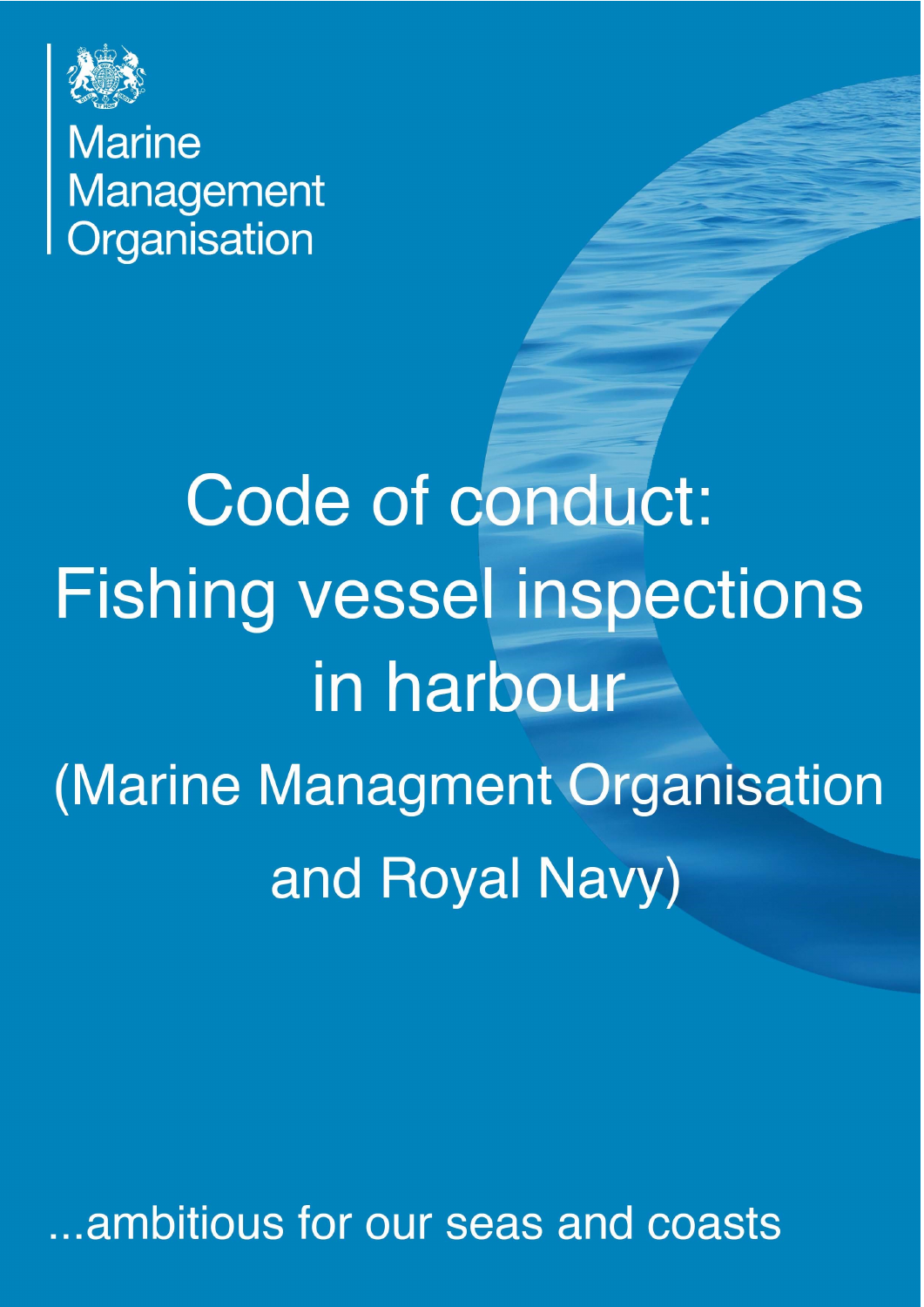Marine enforcement officers (MEOs)<sup>[1](#page-1-0)</sup> have a duty to carry out inspections of fishing vessels in harbour or at the time of landing so as to monitor compliance with Fisheries Administration legislation. Inspections may be conducted at any time of the day or night. The Marine Management Organisation undertakes to inspect vessels in a fair and professional manner and to a high standard while being courteous and sensitive towards the needs of the fishing industry.

MEOs will identify themselves when meeting you to inspect your vessel. Our aim is to work constructively with businesses that are trying to comply with the law, and help them towards achieving compliance.

Inspection teams will try to minimise any delay which their inspection may cause to the landing of catches or to other activities in port. Your help with many aspects of the inspection and compliance with reasonable requests made by a MEO will mean that the time spent on board is kept to a minimum. Our officers will treat you with respect and courtesy and expect the same in return. Please ask the MEO at any time during an inspection if you are concerned with any of the procedures being followed.

Our inspectors will only board a vessel when they consider it safe to do so. They may require a master to assist by taking appropriate action with the berthing of the vessel and to provide a safe means of access, so as to enable the boarding to be undertaken safely.

Fishing vessel masters can expect a full inspection of fisheries related documentation, catch and fishing gear. A catch composition inspection on landing may take the form of a full box count and/or check weighing by species. If the catch is to be transported to another port, a vehicle inspection may also be undertaken by a MEO.

MEOs will exercise their enforcement powers fairly, without discrimination, and avoiding unreasonable interference with the landing of catches. However, they are obliged to investigate apparent offences and should do so in a fair, impartial and professional manner. Please note that it is not the MEO who then decides the resultant course of any legal action.

MEOs will work with the master to ensure that no action is taken that may compromise the safety of the crew during discharge. Inspection teams will have due regard to safety hazards on board fishing vessels and masters of fishing vessels should alert inspection teams to particular hazards.

On completion of an inspection a MEO will advise fishermen on fisheries regulations where appropriate. Please ask the MEO if you need advice at the end of the inspection.

The mutual courtesy and respect between the boarding team and the master and crew of the fishing vessel is an important factor in any inspection. The Marine

<span id="page-1-0"></span> $1$  Marine enforcement officers can be read as British sea fishery officer (BSFO) where applicable.